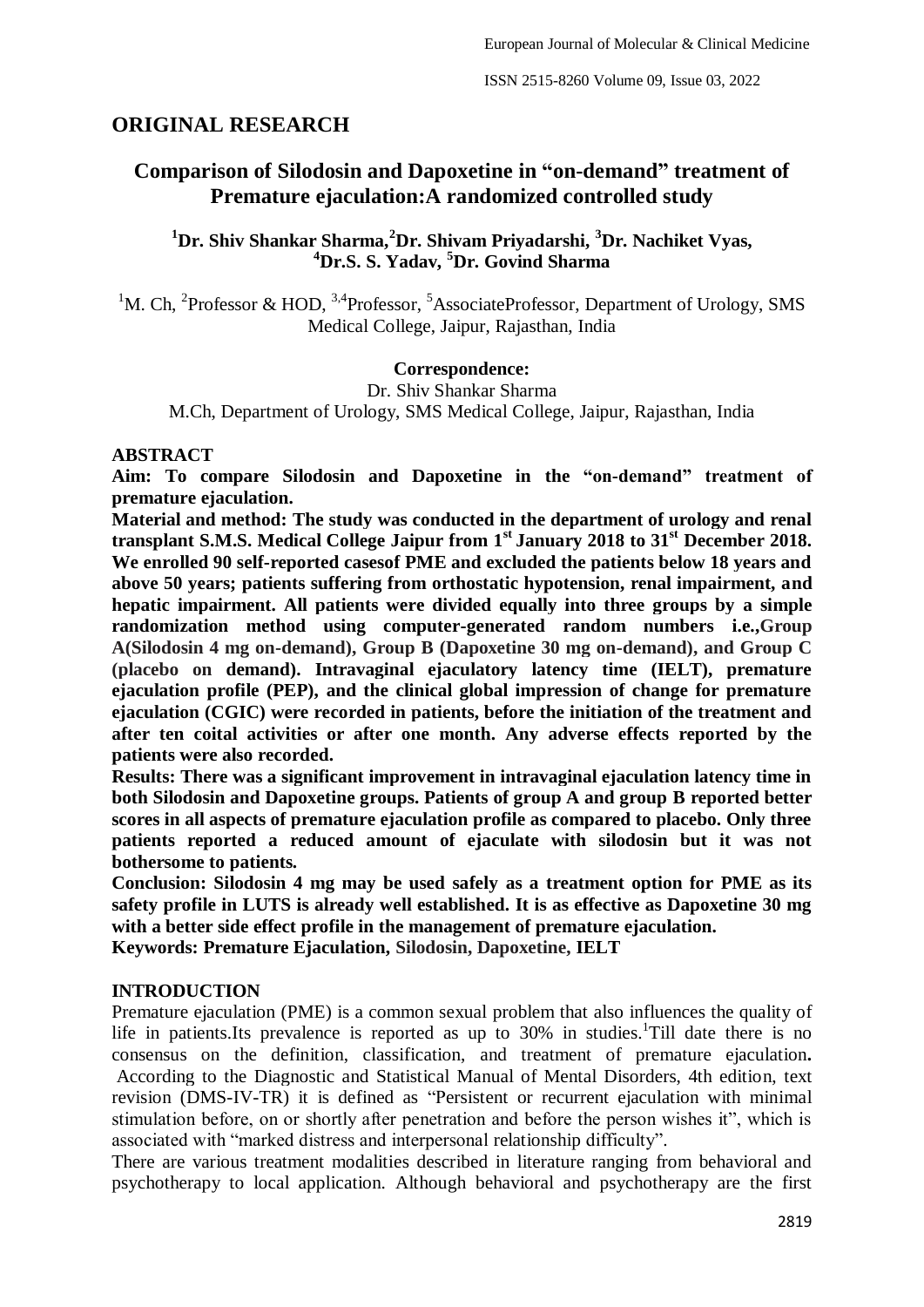treatment options for PME, culturaland socioeconomic factors play a significant role. Hence pharmacotherapy becomes significant.

Selective serotonin reuptake inhibitors (SSRIs) have been used for PME worldwide. They are used for PME at least for 2-6 weeks as continuous dosing, except Dapoxetine which in the dose of 30 mg can be used on a demand basis. This drug has some adverse effects such as reduced libido and serotonergic symptoms like mild headaches, nausea, sweating, and dizziness.

Seminal vesicles an important part of the ejaculation process have alpha-1 adrenergic receptors. Blocking the alpha receptors in seminal vesicles may have a beneficial effect on premature ejaculation. Clinical studies on Silodosin have shown its significant role in premature ejaculation compared to other alpha-blockers. This side effect of Silodosin has the potential for treating premature ejaculation.<sup>2, 3</sup>

In this study, we compared the efficacy of Dapoxetine 30 mg and Silodosin 4mg in PMEon a demand basis.

### **MATERIAL AND METHODS**

We enrolled 90self-reportedcases of PME and excluded the patients below 18 years and above 50 years; patients suffering from orthostatic hypotension, renal impairment, and hepatic impairment. The study was conducted in the department of urology and renal transplant S.M.S. Medical college Jaipurfrom  $1<sup>st</sup>$  January 2018 to 31 $<sup>st</sup>$  December 2018.</sup> Approval for the proposed study was taken from the Institutional ethics committee. Before inclusion in the study, written informed consent was obtained from each patient and his partner.

All patients were divided into three groups by a simple randomization method using computer-generated random numbers. Thirty patients were kept in each group.

Group A- Silodosin 4 mg on-demand Group B – Dapoxetine 30 mg on-demand Group C – placeboon demand

A detailed history was taken and routine blood investigations were performed. Patients of group A group B, and group C received Silodosin 4mg, Dapoxetine 30 mg,and placebo two hours before sexual intercourse respectively. Intravaginal ejaculatory latency time (IELT), premature ejaculation profile (PEP), and the clinical global impression of change for premature ejaculation (CGIC) were recorded in patients, before the initiation of the treatment and after ten coital activities or after one month. Any adverse effects reported by the patients were also recorded.

### **STATISTICAL ANALYSIS**

Quantitative variables were compared using the student T-test/Mann-Whitney Test (when the data sets were not normally distributed) between the two groups and ANOVA/Kruskal Wallis test between three groups. A P value of  $\langle 0.05 \rangle$  was considered statistically significant. The data was entered in the MS EXCEL spreadsheet and analysis was done using Statistical Package for Social Sciences (SPSS) version 21.0.

### **RESULTS**

The mean age of patients in Group A was  $30.3 \pm 4.03$  years, whereas the mean age of patients in Group B was 30.57  $\pm$  4.68 years. The mean age of patients in group C was 30.47  $\pm$  4.87 years. There was no statistical difference between these groups.

The Intravaginal ejaculatory latency time (IELT), was recorded with a stopwatch before treatment and after treatment and showed significant improvement in groups A and Bas shown in graph1.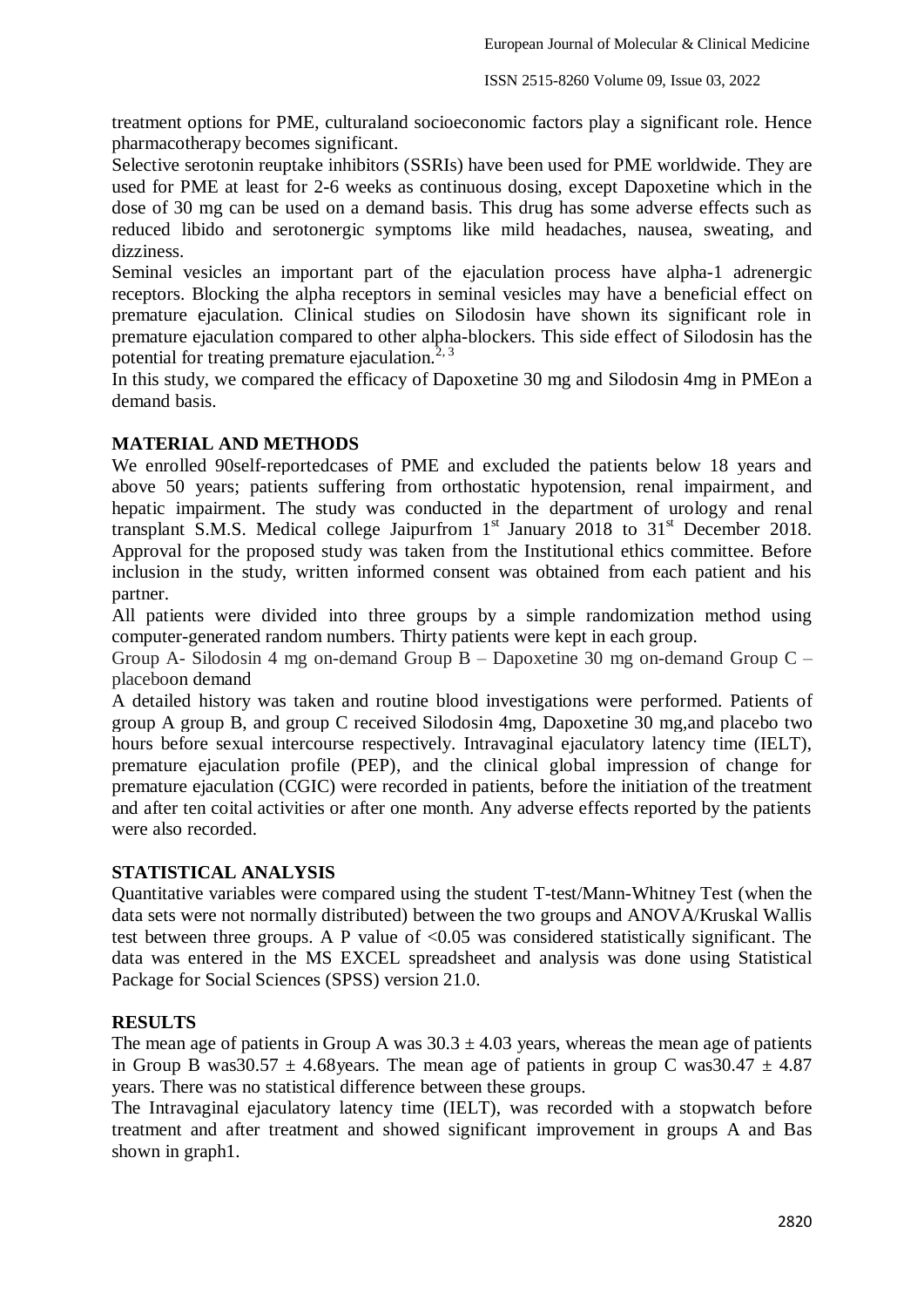ISSN 2515-8260 Volume 09, Issue 03, 2022



### **Graph 1**

The premature ejaculation profile consisted of four questions related to satisfaction with sexual intercourse, control over ejaculation, ejaculation-related distress, and ejaculationrelated difficulty in interpersonal relationships respectively. The first two questions i.e., satisfaction with sexual intercourse and control over ejaculation were assessed according to a five-point, ascending scale, with one representing very poor and five representing very good. The last two questions, i.e., ejaculation-related distress and ejaculation-related difficulty in interpersonal relationships were assessed in descending order, with five representing extreme and one representing negligible or nil (Table 2).

|                              | <b>Group A</b> |           | <b>Group B</b> |           | <b>GROUP C</b> |           |
|------------------------------|----------------|-----------|----------------|-----------|----------------|-----------|
| PEP subset                   | Pre-           | Post-     | Pre-           | Post-     | Pre-           | Post-     |
|                              | treatment      | treatment | treatment      | treatment | treatment      | treatment |
|                              | score          | score     | score          | score     | score          | score     |
| Satisfaction with            | 1.6            | 4.37      | 1.47           | 4.37      | 1.53           | 1.83      |
| intercourse                  |                |           |                |           |                |           |
| Control over ejaculation     | 1.6            | 4.53      | 1.6            | 4.47      | 1.53           | 1.77      |
| Ejaculation related distress | 4.57           | 1.50      | 4.47           | 1.57      | 4.50           | 4.13      |
| Ejaculation related          | 4.47           | 1.47      | 4.57           | 1.50      | 4.43           | 4.1       |
| difficulty in interpersonal  |                |           |                |           |                |           |
| relationships                |                |           |                |           |                |           |

### **Table - 2**

Mean scores of premature ejaculation profile subsets in all three groups show statistically significant improvement in group A and group B as compared to group  $C(p<.05)$ . The effect of treatment on premature ejaculation was noted using a seven-point response scale to measureClinicalGlobal Impression of Changefor premature ejaculation. The seven points correspond to very much improved (1), much improved (2), minimally improved (3), no change(4), minimally worse(5), much worse(6), and very much worse(7) respectively.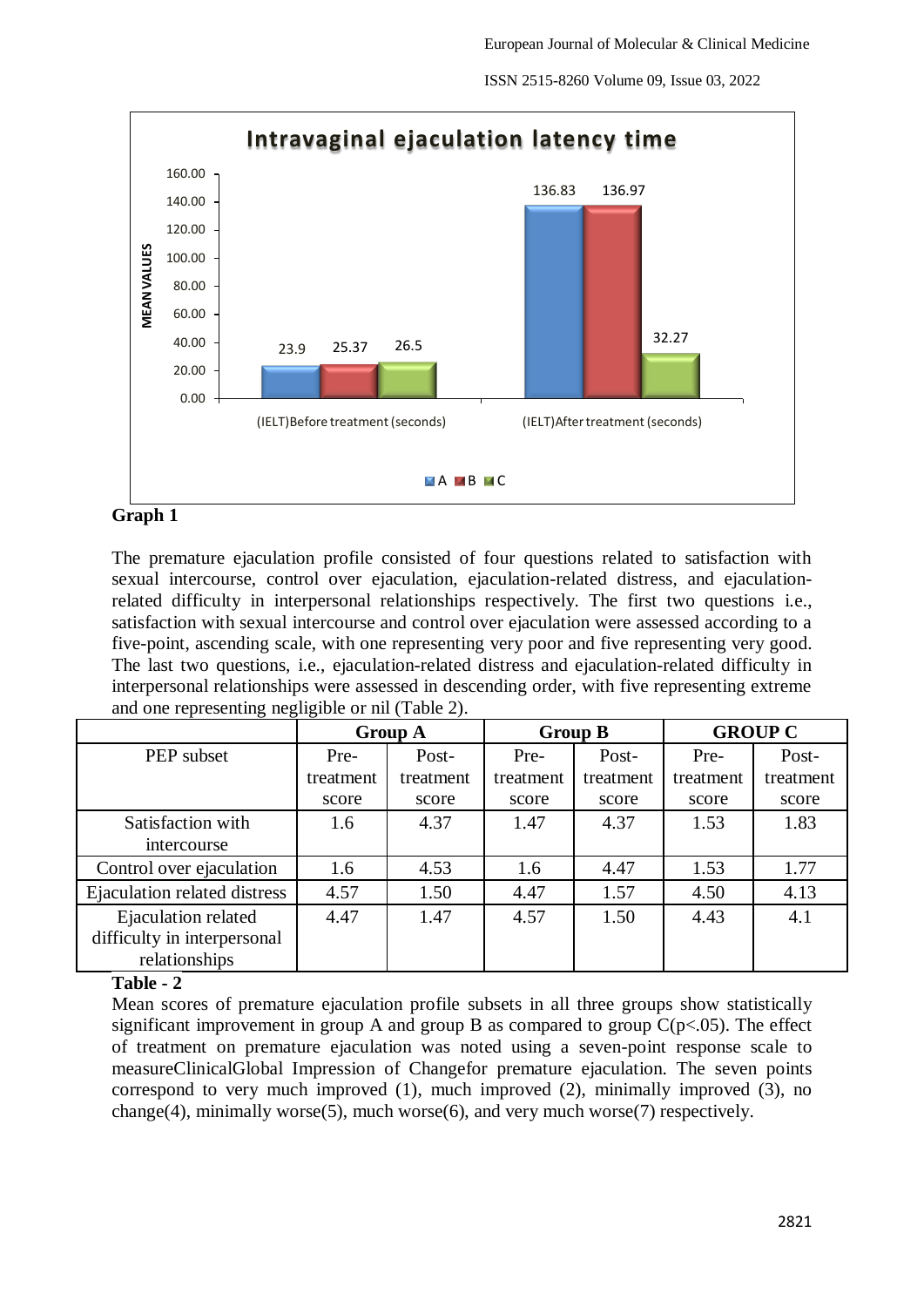ISSN 2515-8260 Volume 09, Issue 03, 2022



### **Graph- 2**

CGIC score was 1.67 and 1.7 in group A and group B respectively which is indicative of significant improvement whereas the score was 3.97 in group c indicative of no improvement.Three patients reported a reduced quantity of ejaculate but it was not bothersome. Five patients reported dizziness with Dapoxetine. But no patient discontinued treatment due to these side effects (graph 2).

#### **DISCUSSION**

Premature ejaculation is defined as a male sexual dysfunction characterized by (1) ejaculation which always or nearly always occurs before or within about one minute of vaginal penetration from the first sexual experience or a clinically significant bothersome reduction in latency time often to about 3 minutes or less(2)-the inability to delay ejaculation on all or nearly all vaginal penetrations;and(3)negative personal consequences, such as distress,botherfrustration,and/or the avoidance of sexual intimacy. **SSRI** specificallyDapoxetine forms the mainstay of treatment because it causes a delay in ejaculation by inhibiting descending pathways from higher centers. <sup>(7)</sup> SSRIs are associated with psychiatric and neurological complications and sexual side effects on regular treatment. (8) Dapoxetine is associated with nausea, loss of libido, and dizziness when it is used on an on-demand basis.<sup>(9)</sup> Thus, the search for optimal pharmacotherapy is continuing.

Alpha-blockers are used for patients suffering from LUTS.Some alpha-blockers are associated with retrograde ejaculation and anejaculation. Alpha 1a receptors present on seminal vesicles are responsible for these effects.  $(10)$  Silodosin is a highly effective antagonist and some recent reports suggested a very effective role in premature ejaculation profile. In our study, we intended to compare the effectiveness of Silodosin and Dapoxetine in premature ejaculation profiles on-demand basis.8 mg of Silodosinis associated with a significant incidence of retrograde ejaculation and anejaculation.So,we reduced the dose of Silodosin to 4 mg to avoid this problem.

In our study, there was a significant improvement in intravaginal ejaculation latency time in both Silodosin and Dapoxetinegroups. Patients of group A and group B reported better scores in all aspects of premature ejaculation profile as compared to placebo. Only three patients reported a reduced amount of ejaculate with silodosin but it was not bothersome to patients.

Higher incidence (20-25%) of anejaculation was related in earlier studies but in our study, no patient complained of anejaculation.<sup>(2)</sup>